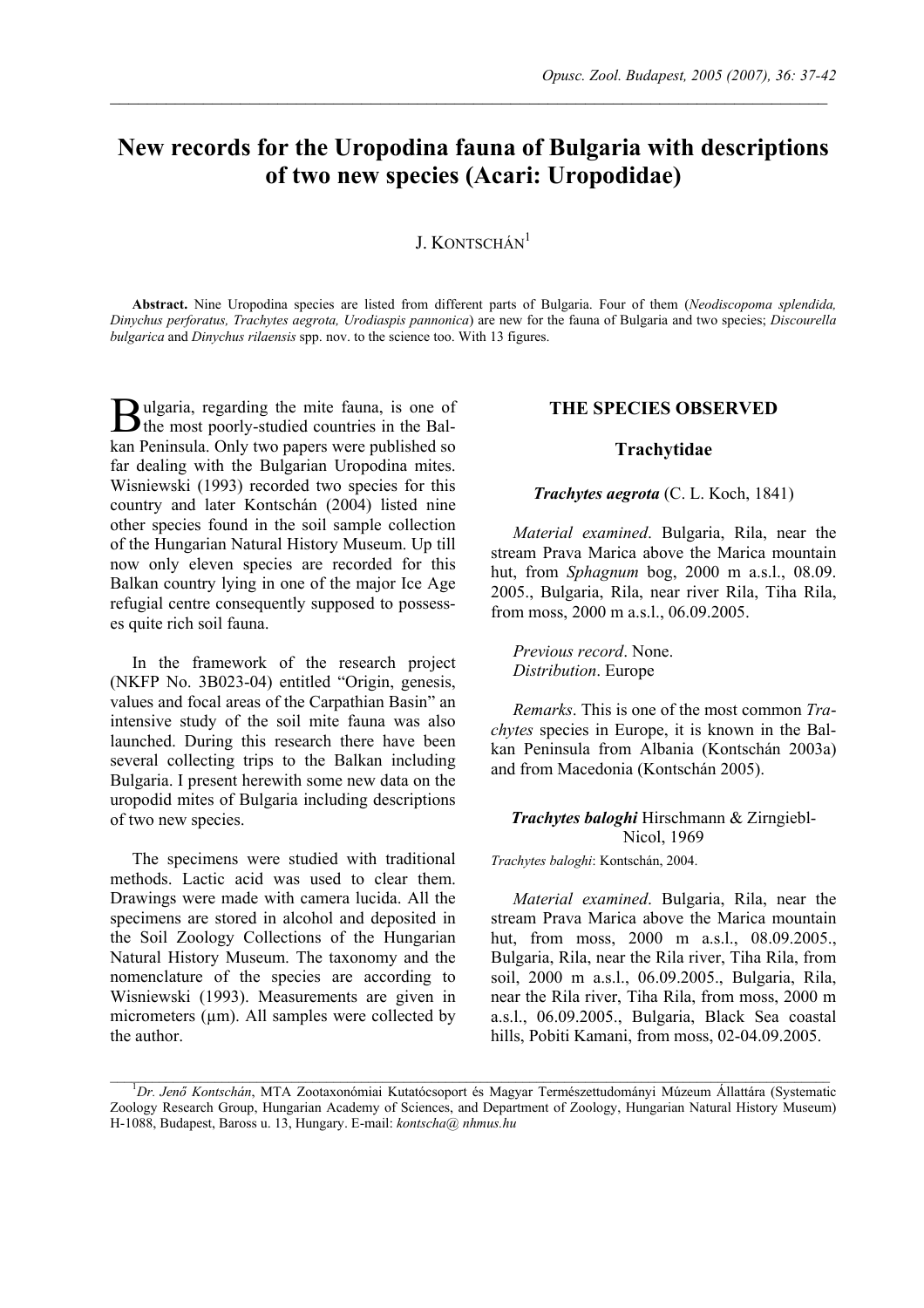*Previous record*. Rupite (Kontschán 2004). *Distribution*. Central and South-Europe.

*Remarks*. This species is known from Albania (Kontschán 2003a) and Bulgaria (Kontschán  $2004$ ).

#### **Urodinychidae**

#### *Dinychus perforatus* (Kramer, 1882)

*Material examined*. Bulgaria, Rila, near the stream Prava Marica above the Marica mountain hut, from *Sphagnum* bog, 2000 m a.s.l., 08.09. 2005.

*Previous record*. None. *Distribution*. Europe.

*Remarks*. This is one of the very common *Dinychus* species in Europe, however it is the first record from the Balkan Peninsula.

#### *Dinychus rilaensis* sp. n. (Figs. 1-5.)

*Material examined*. Holotype: female, Bulgaria, Rila, under Rilski Monastir, beech forest, from leaf litter, 06.09.2005. leg Kontschán, J. Paratypes: one female and one male, locality and date same as that of the holotype.

*Diagnosis*. All dorsal setae needle-like, caudal part of the dorsal shield with three pairs of bulbiform setae. Postdorsal shield with two pairs of smooth and two pairs of bulbiform setae. Ornamentation of dorsal, ventral and marginal shield dotted. Anterior part of the peritreme long with one hook-form and one U-form regions. Genital shield of female scutiform, situated between coxae 3 and 4.

*Description*. Female. Length of idiosoma 585- 600 µm, width 245-265 µm (n=2). Shape oblong, posterior margin rounded.

*Dorsal side* (Fig. 1): Most of the dorsal setae needle-like, three pairs of bulbiform setae sur

rounded by protuberances. Dorsal and marginal shield fused on apical part, covered with dotted pattern (Fig. 2). Postdorsal shield with two pairs of smooth and two pairs of bulbiform setae.

*Ventral side* (Fig. 3). Sternal and ventral shields dotted (Fig. 2), sternal setae short, smooth and needle-like. One pair of lyriform fissures placed in anterior part of sternal shield. Ventral and ventroanal setae similar to the sternal setae. Stigmae situated near coxae 3. Peritreme long, with a hook-form region in the apical part and a U-form region in the central part (Fig. 4).

Genital shield scutiform with dotted pattern and without processes. Genital shield localized between coxae 3 and 4.

*Gnathosoma*. Corniculi horn-like, lacinia long and bifurcated on its apical part. Hypostomal setae are as follows: *h1* long, smooth and setiform, but there are two spines on the basal part, *h2* shorter than *h1*, smooth and setiform, *h3* setiform and with short hairs, *h3* shorter than *h2*, *h4*  antler-shaped. Epistome, tritosternum and chelicerae are not clearly visible.

*Male*. Length of idiosoma 570 µm, width 280  $\mu$ m (n=1). Shape oblong, posterior margin rounded. Dorsal side similar to that of the female.

*Ventral side* (Fig. 5). Sternal shield with dotted ornamentation. Sternal setae smooth, short and needle-like, one pair of lyriform fissure localized near the genital shield. Ventral setae similar to that of the female. Genital shield of male circular and situated between coxae 3 and 4.

Nymphs and larvae unknown.

*Etymology*. The name refers to the mountains (Rila) where the new species was collected.

*Remarks*. This species belongs to the *Dinychus septemtrionalis* species group, the shape of the peritreme and the ornamentation of the idiosoma of the new species are, however, unique for this species group.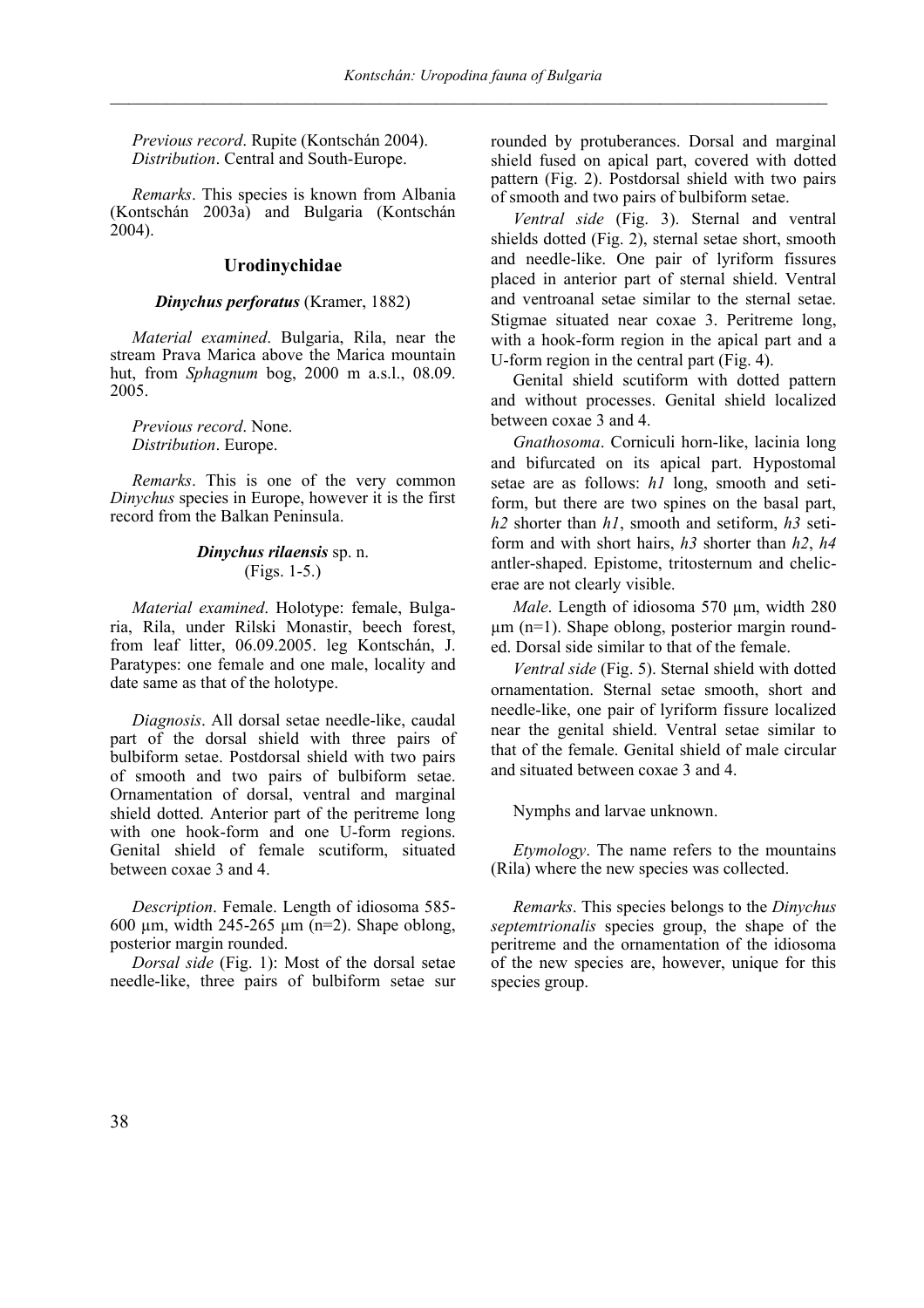

**Figures 1-5.** *Dinychus rilaensis* sp. n.: 1 = dorsal view of female, 2 = pattern of dorsal, marginal and ventral shields, 3 = ventral view of female, 4 = peritreme, 5 = ventral view of sternal region of male (scale bar: a: 100 µm, b: 10 µm).

#### *Urodiaspis pannonica* Willmann, 1951

*Material examined*. Bulgaria, near in the vicinity of Black Sea, coastal hills, Pobiti Kamani, from moss, 02-04. 09. 2005.

*Previous record*. None. *Distribution*. Central-Europe.

*Remarks*. This is the first record of this species from Bulgaria and the whole Balkan Peninsula.

#### **Uropodidae**

#### *Neodiscopoma splendida* (Kramer, 1882)

*Material examined*. Bulgaria, Rila, after Velingrad, above Marica, 1259 m, from moss, 08.09. 2005., Bulgaria, Stara planina, Mts Stidovska, stream at Gradec, from leaf litter, 05.09.2005.

*Previous record*. None. *Distribution*. Europe.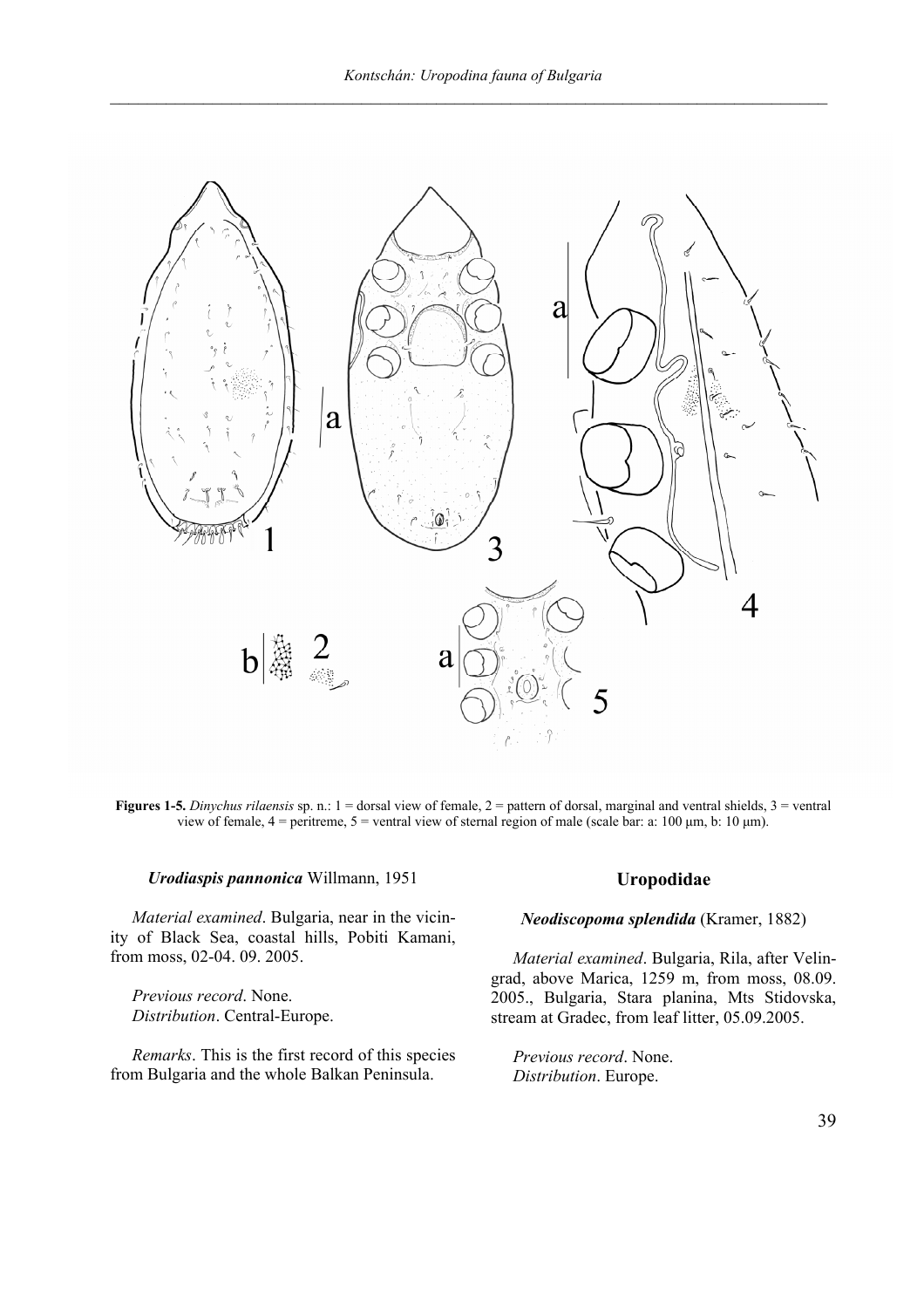*Remarks*. Up till now this species has been recorded in the Balkan Peninsula for Albania only (Kontschán 2003 a).

*Cilliba minima* (Krammer, 1882)

*Uropoda minima*: Kontschán 2004

*Material examined*. Bulgaria, Rila, Velingrad, above Marica, 1259 m, from moss, 08.09. 2005.

*Previous record*. Rupite (Kontschán 2004). *Distribution*. Europe.

*Remarks*. This species is known from Albania (Kontschán 2003a) and Croatia (Kontschán 2005).

*Discourella modesta* (Leonardi, 1899) *Discourella modesta*: Kontschán 2004

*Material examined*. Bulgaria, Black Sea coast, Zlatni pjasaci, from leaf litter, 04.09.2005., Bulgaria, Black Sea coastal hills, Pobiti Kamani, from leaf litter, 02-04.09.2005.

*Previous record*. Rhodope (Kontschán 2004). *Distribution*. Europe.

*Remarks*. This species is known from Albania (Kontschán 2003a), Greece (Kontschán 2003b), Macedonia (Kontschán 2005), Turkey (Ali Bal & Özkan 2003) and Bulgaria (Kontschán 2004).

## *Discourella bulgarica* sp. n. (Figs. 6-13.)

*Material examined*. Holotype: female, Bulgaria, Rila, under Rilski Monastir, beech forest, from leaf litter, 06.09.2005. leg. Kontschán, J. Paratypes: two males, locality and date same as that of the holotype.

*Diagnosis*. All dorsal, marginal and postdorsal setae are needle-like. Postdorsal shield subdivided into four pairs of small platelets. Genital shield of female linguliform, placed between coxae 2 and 4, with alveolar ornamentation and

with crown-like process on its anterior margin.

*Description*. Female. Length of idiosoma 560 µm, width 370 µm (n=1). Shape oval, posterior margin rounded.

*Dorsal side* (Fig. 6). All dorsal setae short and needle-like. Dorsal and marginal shield separate. Dorsal shield with alveolar sculpture, the ornamentation of marginal shield as shown in Fig. 7. Postdorsal shield subdivided into four pairs of platelets (Fig 8), each bearing one short, needlelike setae.

*Ventral side* (Fig. 9). Ornamentation of the sternal shield lacking, all sternal setae short, smooth and needle-like. One pair of lyriform fissures on the apical part of sternal shield. Ventral setae longer than the sternal ones, but all ventral setae are short, smooth and needle-like. Ornamentation near the basal part of the genital shield and near the metapodal lines alveolar, the other regions of the ventral shield smooth.

Stigmae situated near coxae 3. Peritreme is of linear form. Genital shield linguliform with dotted pattern and without processes. Genital shield of female linguliform, placed between coxae 2 and 4, with alveolar ornamentation and with crownlike process on its anterior margin.

*Gnathosoma* (Fig. 10). Corniculi horn-like, laciniae long and with serrated margin on its apical part. Hypostomal setae are as follows: *h1* long, smooth and setiform, but two spines on basal part, *h2* shorter than other hypostomal setae, smooth and setiform, *h3* and *h4* setiform and with serrated margin, *h3* longer than *h4*. Epistome with serrated margin on its basal part and with short hairs on its apical part (Fig. 11). Tritosternum with narrow basis, apical part of four branches. Chelicerae not clearly visible.

*Male*. Length of idiosoma 530-540 µm, width 350-360 µm (n=2). Shape oval, posterior margin rounded. Dorsal side similar to that of the female, but wide interscutellar membrane between dorsal and postdorsal shields (Fig. 12).

*Ventral side* (Fig. 13). Sternal shield with alveolar ornamentation. Sternal setae smooth, short and needle-like, without lyriform fissure.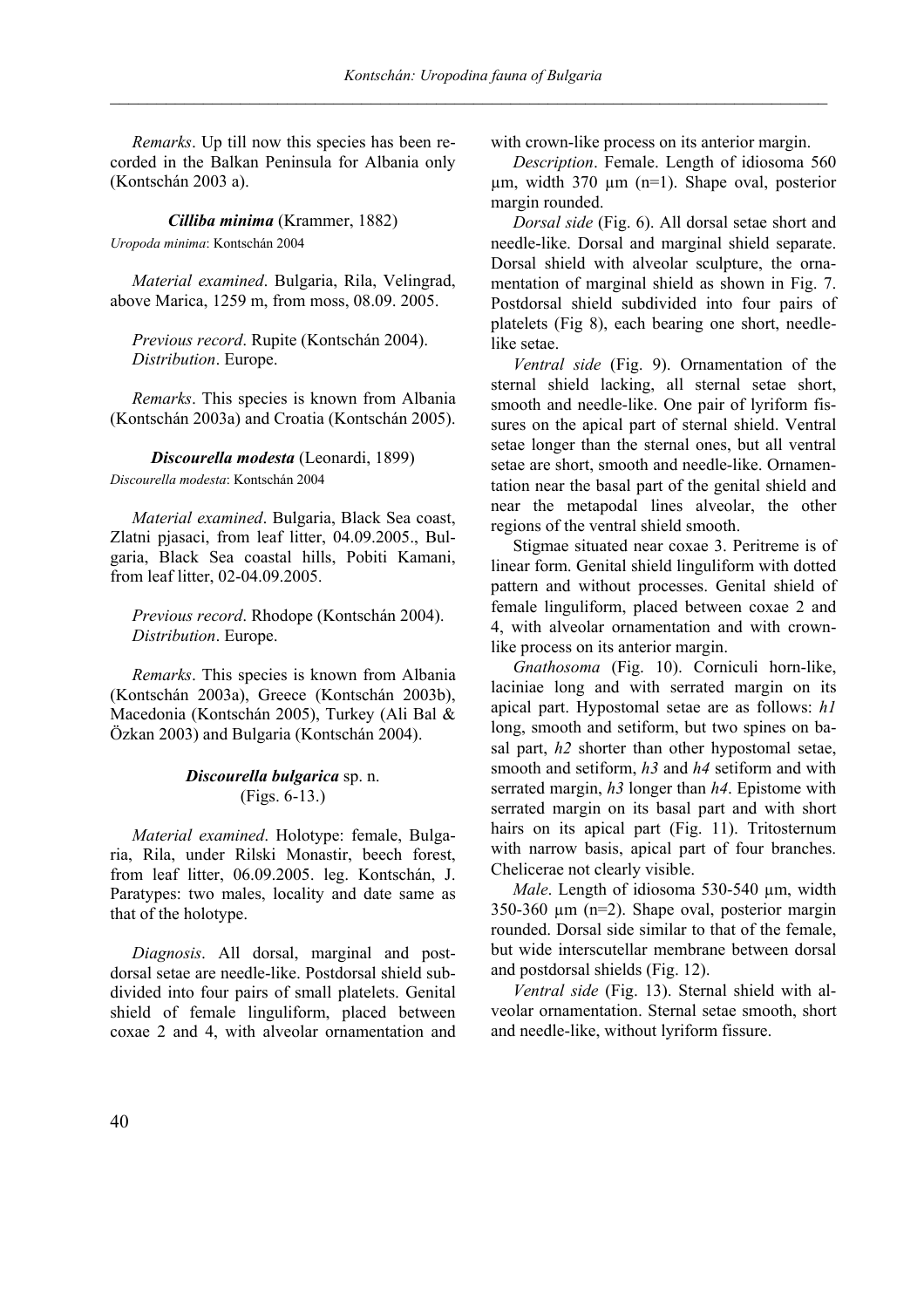

**Figures 6-13:** *Discourella bulgarica* sp. n.: 6 = dorsal view, 7 = marginal shield, 8 = postdorsal shield, 9 = ventral view of female,  $10$  = ventral view of gnathosoma,  $11$  = epistome,  $12$  = caudal part of dorsal view of male,  $13$  = ventral view of sternal region of male (scale bar: a: 100 µm, b: 10 µm).

Ventral setae similar to that of the female. Genital shield of male circular, situated between coxae 4.

Nymphs and larva are unknown.

*Etymology*. The name of the new species refers to the type country.

*Remarks*. The new species belongs to the *baloghia* species group.

#### **Key to the European species of the** *Discourella baloghia* **species group**

- 1 (2) Genital shield with anterior crown-like process *D. bulgarica* n. sp.
- 2 (1) Female genital shield without anterior processes
- 3 (4) V4 seta close to the anus *D. baloghia* Hirschmann & Zirngiebl-Nicol, 1969
- 4 (3) V4 seta between the anus and V8 seta *D. baloghisimilis* Wisniewski, 1984